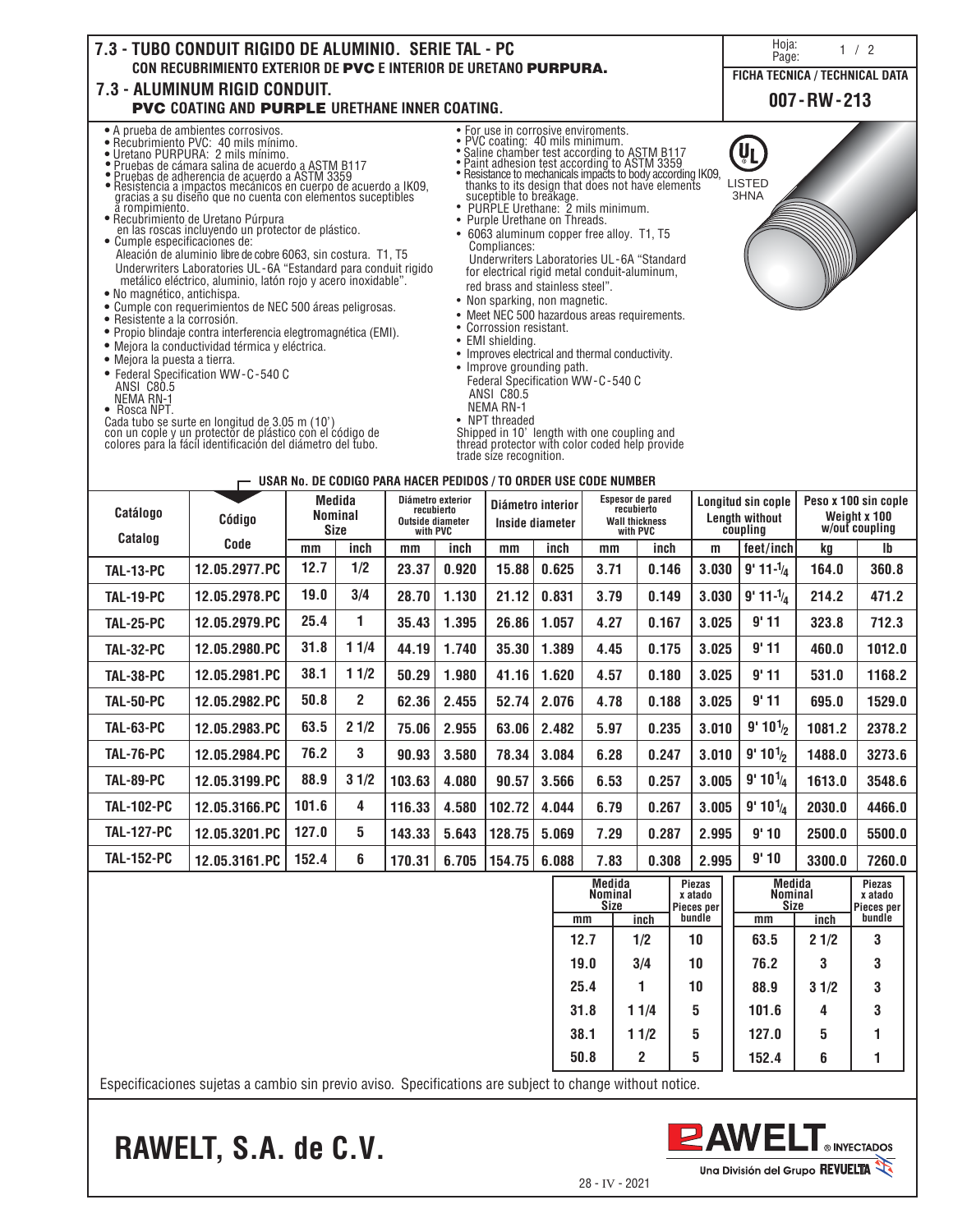| 7.3 - COPLE CONDUIT DE ALUMINIO. SERIE COAL - PC.<br>7.3 - ALUMINUM COUPLING. COAL - PC SERIES.<br><b>PVC COATING AND PURPLE URETHANE INNER COATING.</b>                                                                                                                                                                                                                                                                                                                                                                                                                                                                                                                                                              | CON RECUBRIMIENTO EXTERIOR DE PVC E INTERIOR DE URETANO PURPURA.                                                                                                                                                                                                                                                                                                                                                                                                                                                                                                                                                                        | Hoja:<br>2 / 2<br>Page:<br>FICHA TECNICA / TECHNICAL DATA<br>$007 - RW - 213$ |
|-----------------------------------------------------------------------------------------------------------------------------------------------------------------------------------------------------------------------------------------------------------------------------------------------------------------------------------------------------------------------------------------------------------------------------------------------------------------------------------------------------------------------------------------------------------------------------------------------------------------------------------------------------------------------------------------------------------------------|-----------------------------------------------------------------------------------------------------------------------------------------------------------------------------------------------------------------------------------------------------------------------------------------------------------------------------------------------------------------------------------------------------------------------------------------------------------------------------------------------------------------------------------------------------------------------------------------------------------------------------------------|-------------------------------------------------------------------------------|
| • A prueba de ambientes corrosivos.<br>• Recubrimiento PVC: 40 mils mínimo.<br>• Uretano PURPURA: 2 mils mínimo.<br>• Aleación de aluminio libre de cobre 6063. T1, T5<br>· Mangas para un sellado hermético.<br>• Cumple especificaciones de:<br>Underwriters Laboratories UL-6A "Estandard<br>para conduit rigido metálico eléctrico, aluminio,<br>latón rojo y acero inoxidable".<br>· No magnético, antichispa.<br>· Cumple con requerimientos de NEC 500 áreas peligrosas.<br>• Resistente a la corrosión.<br>· Propio blindaje contra interferencia elegtromagnética (EMI).<br>· Mejora la conductividad térmica y eléctrica.<br>· Mejora la puesta a tierra.<br>Federal Specification WW-C-540 C<br>ANSI C80.5 | • For use in corrosive enviroments.<br>• PVC Coating: 40 mils minimum.<br>• PURPLE Urethane: 2 mils minimum.<br>• Pressure sealing sleeves in conduit openings.<br>• 6063 aluminum copper free alloy. T1, T5<br>• Compliances:<br>Underwriters Laboratories UL-6A "Standard<br>for electrical rigid metal conduit-aluminum,<br>red brass and stainless steel".<br>• Non sparking, non magnetic.<br>• Meet NEC 500 hazardous areas requirements.<br>• Corrossion resistant.<br>• EMI shielding.<br>• Improves electrical and thermal conductivity.<br>• Improve grounding path.<br>Federal Specification WW-C-540 C<br><b>ANSI C80.5</b> |                                                                               |

| Catálogo           |  | Código        | Medida<br><b>Nominal</b><br><b>Size</b> |             | Diámetro exterior<br>Outside diameter |      | Longitud sin mangas<br>Length w/out sleeves |                       | Peso x 100 pzas.<br>Weight x 100 pcs. |              | <b>Unit</b><br>Ctn.<br>Pzas. | <b>Ship</b><br>Ctn.<br>Pzas. | Std.<br>Pkg.<br>Pzas. |
|--------------------|--|---------------|-----------------------------------------|-------------|---------------------------------------|------|---------------------------------------------|-----------------------|---------------------------------------|--------------|------------------------------|------------------------------|-----------------------|
| <b>Catalog</b>     |  | Code          | mm                                      | inch        | mm                                    | inch | mm                                          | inch                  | kq                                    | $\mathsf{I}$ | Pcs.                         | Pcs.                         | Pcs.                  |
| COAL-13-PC         |  | 12.21.3068.PC | 12.7                                    | 1/2         | 30                                    | 1.18 | 39.69                                       | 19/16                 | 4.43                                  | 9.74         |                              |                              | 240                   |
| COAL-19-PC         |  | 12.21.3069.PC | 19.0                                    | 3/4         | 37                                    | 1.46 | 41.28                                       | 15/8                  | 6.27                                  | 13.8         |                              |                              | 144                   |
| COAL-25-PC         |  | 12.21.3070.PC | 25.4                                    | 1           | 43                                    | 1.69 | 50.80                                       | $\mathbf{2}^{\prime}$ | 10.22                                 | 22.5         |                              |                              | 80                    |
| COAL-32-PC         |  | 12.21.3071.PC | 31.8                                    | 11/4        | 53                                    | 2.09 | 52.34                                       | 21/16                 | 15.0                                  | 33.0         |                              |                              | 40                    |
| COAL-38-PC         |  | 12.21.3072.PC | 38.1                                    | 11/2        | 59                                    | 2.32 | 52.34                                       | 21/16                 | 17.88                                 | 39.3         |                              |                              | 40                    |
| COAL-50-PC         |  | 12.21.3073.PC | 50.8                                    | $2^{\circ}$ | 73                                    | 2.87 | 53.97                                       | 21/8                  | 31.64                                 | 69.6         |                              |                              | 24                    |
| COAL-63-PC         |  | 12.21.3074.PC | 63.5                                    | 21/2        | 86                                    | 3.39 | 79.38                                       | 31/8                  | 51.95                                 | 114.3        |                              |                              | 13                    |
| COAL-76-PC         |  | 12.21.3075.PC | 76.2                                    | 3           | 103                                   | 4.06 | 82.55                                       | 31/4                  | 61.25                                 | 135.1        |                              |                              | 9                     |
| COAL-89-PC         |  | 12.21.3204.PC | 88.9                                    | 31/2        | 116                                   | 4.57 | 85.73                                       | 33/8                  | 77.00                                 | 169.4        |                              |                              | 4                     |
| <b>COAL-102-PC</b> |  | 12.21.3076.PC | 101.6                                   | 4           | 130                                   | 5.12 | 88.90                                       | 31/2                  | 93.30                                 | 205.3        |                              |                              | 4                     |
| <b>COAL-127-PC</b> |  | 12.21.3205.PC | 127.0                                   | 5           | 163                                   | 6.42 | 95.25                                       | 33/4                  | 145.00                                | 319.0        |                              |                              |                       |
| <b>COAL-152-PC</b> |  | 12.21.3163.PC | 152.4                                   | 6           | 191                                   | 7.52 | 101.60                                      | 4                     | 195.60                                | 430.3        |                              |                              | 3                     |
|                    |  |               |                                         |             |                                       |      |                                             |                       |                                       |              |                              |                              |                       |

E318772 3HNA

Expediente/File No.

**USAR No. DE CODIGO PARA HACER PEDIDOS / TO ORDER USE CODE NUMBER**

Especificaciones sujetas a cambio sin previo aviso. Specifications are subject to change without notice.

**RAWELT, S.A. de C.V.**